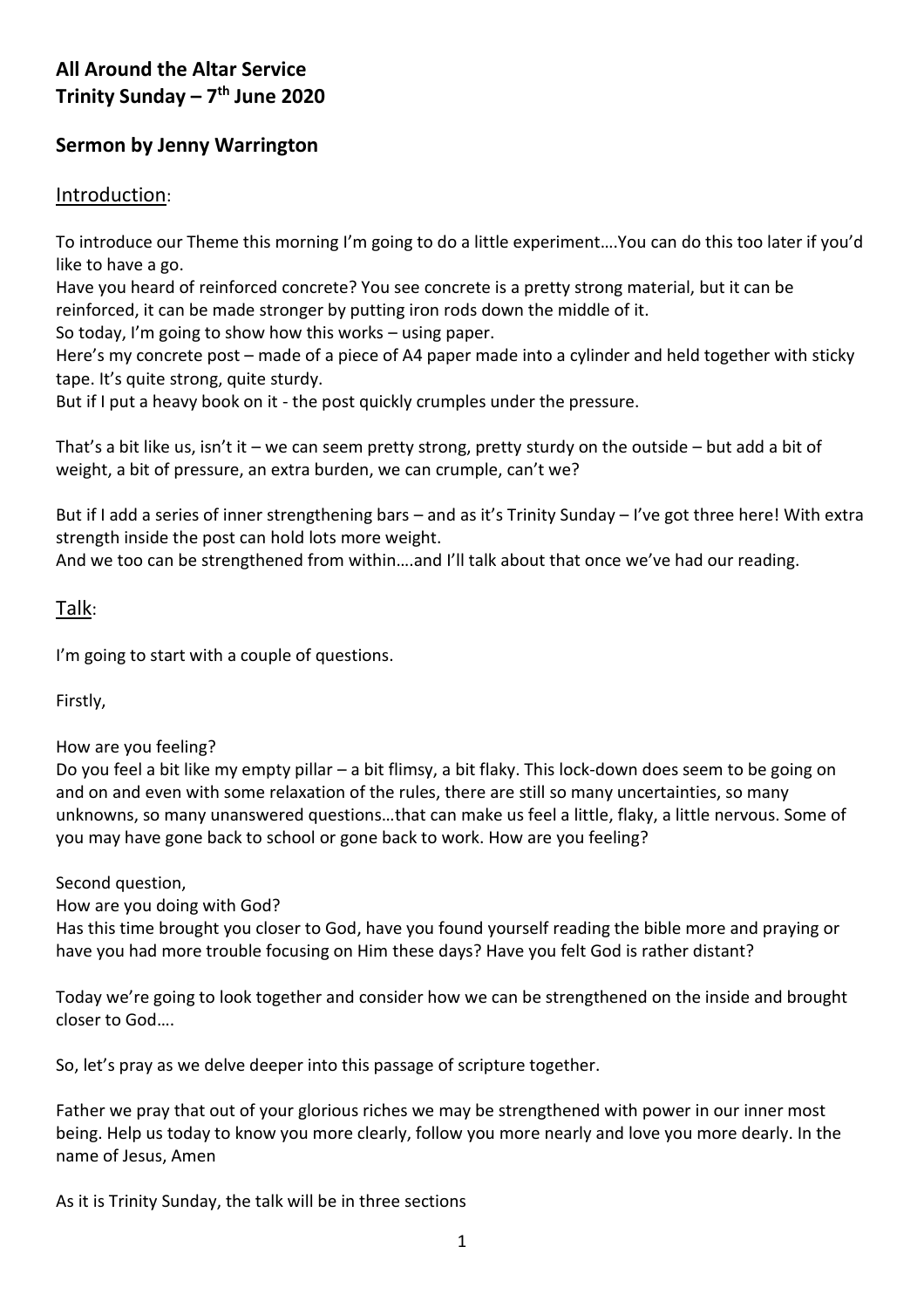Firstly, we'll take a look at God the Father – who strengthens us as family

Secondly, we'll consider God the Spirit – who strengthens us with power

And finally God the Son – who strengthens us with special love

And then I'll add a little bit at the end about what's on offer once we're strengthened….

The passage begins – 'for this reason'. For this reason! – for what reason?

Well Paul has just been writing about the Gospel, the good news about Jesus, and just two verses earlier he wrote

'In him (in Jesus) and through faith in him (through faith in Jesus) we may approach God with freedom and confidence.'

It is because of the Gospel and his absolute faith in Jesus, that Paul is praying with confidence - because he knows that through Jesus we have complete freedom to approach God and there's nothing holding Paul back….. Paul knows that by our understanding of God, and His Spirit and his Son, Jesus, we too can approach God with boldness and we too will be strengthened.

The first way Paul wants us to be strengthened is through an **understanding of God the Father**.

Verses 14 & 15 read, *'For this reason I kneel before the Father, from whom every family in heaven and on earth derives its name.'*

Paul tells us that Father is not simply a human metaphor to help us grasp what God is like: God is more than just the best Dad we could ever imagine….

God is the original Father and every human dad is a reflection of him, not the other way around. God can no more cease to be our loving Father than change his own character. God remains our father AND he is so much more…

When Frances and Elizabeth were tidying the church before the lock-down – they came across a sheet called the God of 1000 names. Now I don't know that there are 1000 names here but there are quite a lot. What can you think of – what names would you give to God?

Adults – how many Hebrew names can you think of for God?

God is so much more than just a glorified human father and yet he is still Our Father, our wonderful, approachable, faithful, ever available, Dad.

and Paul encourages us to pray to Our Father, from whom every family is named. Knowing who our heavenly father is - strengthens us individually on the inside, and strengthens us, as one big family together.

So, let's put God the Father in our pillar as a sign that we want God the Father to strengthen us.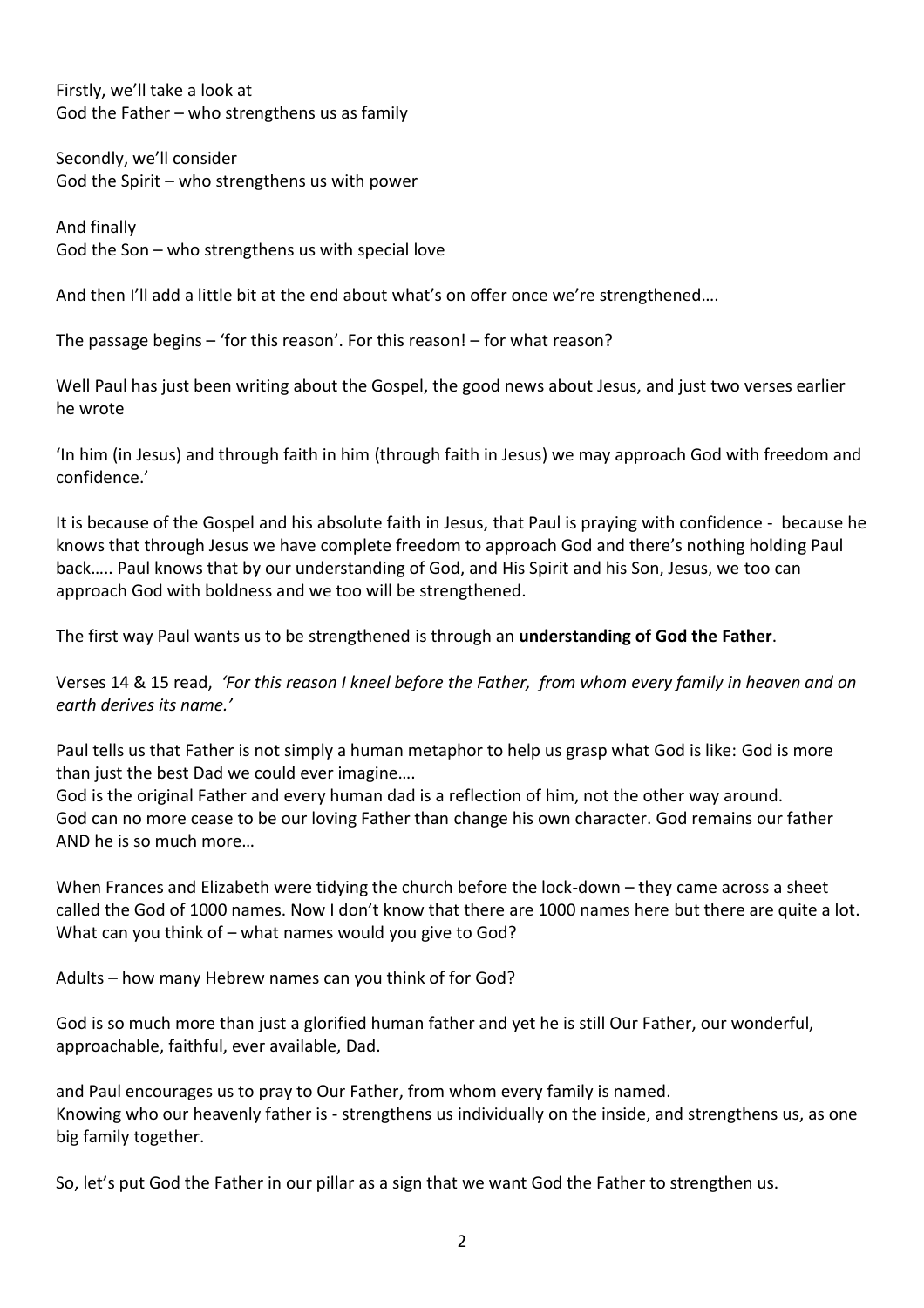The second way Paul wants us to be strengthened is through an understanding of what it means to be **filled with the Holy Spirit.**

Verse 16 reads:

*'I pray that out of his glorious riches he may strengthen you with power through his Spirit in your inner being'*

Paul began his church plant in Ephesus with a dozen believers who confessed to him, "We have not even heard that there is a Holy Spirit."

When Billy Graham, one of the greatest evangelists of our day, first started out, apparently he was a pretty ordinary preacher. But he knew there was more.

He had the chance to hear a fellow preacher called Stephen Olford –a phenomenal preacher. Stephen Olford preached on God's promise to fill believers with his Holy Spirit.

Now we remember at this stage Billy Graham was a Christian – so Jesus was living in him by the Holy Spirit but he hadn't been filled with the Holy Spirit.

Billy Graham took Stephen Olford aside after he heard him preach and begged him: "You've spoken of something that I don't have. I want the fullness of the Holy Spirit in my life too."

And after much conversation and teaching and prayer – Billy Graham was indeed filled with the Holy spirit. He said, "My heart is so flooded with the Holy Spirit! I'm filled! This is a turning point in my life." And he was indeed a new man. As we know he went on to preach in big rallies and thousands of people came to faith in Jesus through his preaching. Billy Graham looked back on that experience of being filled with the Holy Spirit, as one that completely changed him on the inside.

Two Awesome Andy's preached last Sunday, about Pentecost; the venerable Andy Wooding Jones in the morning and Andy, aka Kat Rice at our Praise Party in the afternoon. We heard that there was such an outpouring of the Holy Spirit that 3000 people believed and were baptised.

Paul writes again and again, in his letters, that God wants to **fill** us with his Holy Spirit, so that we will know for sure that we believe.

And by being filled - he will change us from the inside out. And we need to keep being filled Who of us doesn't think we need more? More love, joy, peace, patience, kindness, goodness, faithfulness, gentleness and self-control.

The Holy Spirit strengthens us on the inside

Let's put our second reinforcing rod into our flimsy pillar

**The third** way Paul wants us to be strengthened is through an **understanding of Jesus and his special love for us**.

He says in verse 17 that, by faith – Christ dwells in our hearts and Paul prays that we will be rooted and established in a 'love that surpasses knowledge" – a love that is so vast, so big, that nobody can ever stray outside its boundaries.

Paul uses two technical terms in Greek when he prays that we may be rooted and established in God's love.

The first word was used for the way a massive oak tree is securely grounded deep into the earth,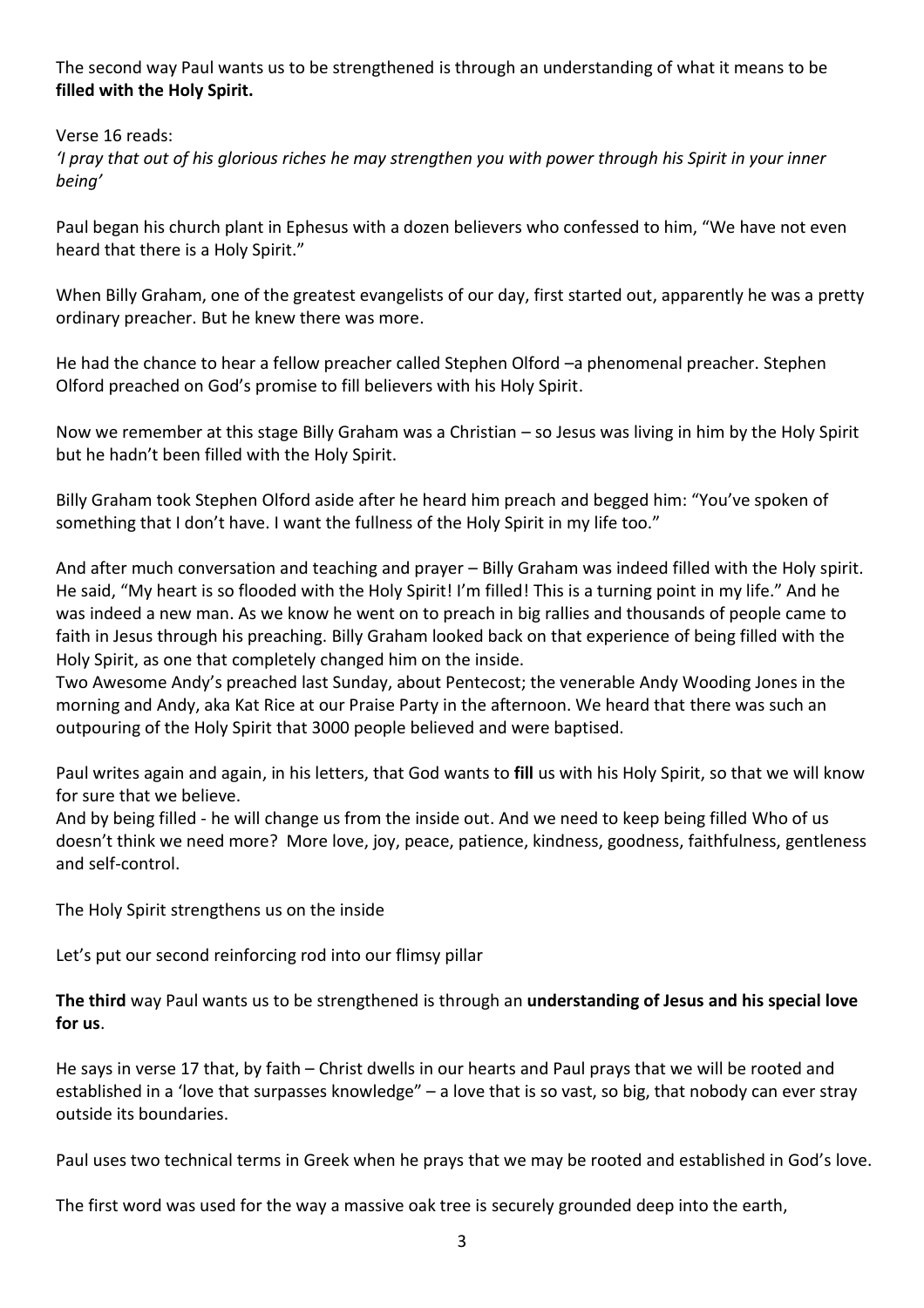You know that the roots of an Oak tree go as deep and as wide as the tree itself.

and the second word was used for the way a solid building was held firm by its deep foundations. Have you ever seen a digger digging out deep, deep foundations, filling it with concrete before starting to lay the bricks of a building.

Occasionally the earth may give way to allow an oak tree to fall or a building to wobble, but the love of Jesus will never let you go.

These images Paul gives us can help us to see how important it is to have the love of Jesus strong in our innermost being. The love of Jesus at the very core of who we are and what we do.

Jesus is not just a friend we lean on when we're scared – he, and his all surpassing love, is what we should build our very lives on.

So, let's put our third strengthening rod into our pillar – Jesus's strengthening love for us all.

We have the strengthening security of knowing our heavenly father We have the strengthening power of the continuing filling of the Holy Spirit And we have the strengthening knowledge of the huge love Jesus has for us.

God the Father, God the Son, God the Holy Spirit strengthening us on the inside so we can stand firm.

Stand firm against the Devil's plans – stand firm against all that tries to convince us that we are unworthy of being in our heavenly Father's presence, or that we are the children of the Father of all Fathers.

God is and always will be our Heavenly Father. Stand firm

Stand firm against anything that tries to convince us we don't need the Holy Spirit, that we can achieve everything we need on our own and be perfectly nice people without Him. The Holy Spirit is our helper, he helps us to develop good qualities in us – he is our source of power. Stand firm

Stand firm against anything that makes us feel unloved or unwanted. Jesus' love lives within you and is wider, longer, higher and deeper than you could ever know. And he wants you to be filled, completely filled with his love.

We see in verse 21, that the power that is at work within us, that strengthening power within us, will enable God to be glorified in us – but not just in us as individuals but in the church – the church in every generation. Even today – the church will not fail. So stand firm.

Friends, as we are strengthened and stand firm with God, Father, Son and Holy Spirit - we are called to pray. And look at the promise at the end of the reading it says… whatever we ask – no, more than that whatever we ask or imagine … God is able to do immeasurably more….

God hears our prayers and reads our innermost thoughts and longings. He hears them and he acts – he is able to do, to do, to act, to do MORE than we ask or imagine.

That power that is at work within us, the strengthening rods of the father, son and holy spirit enables us to pray with boldness,